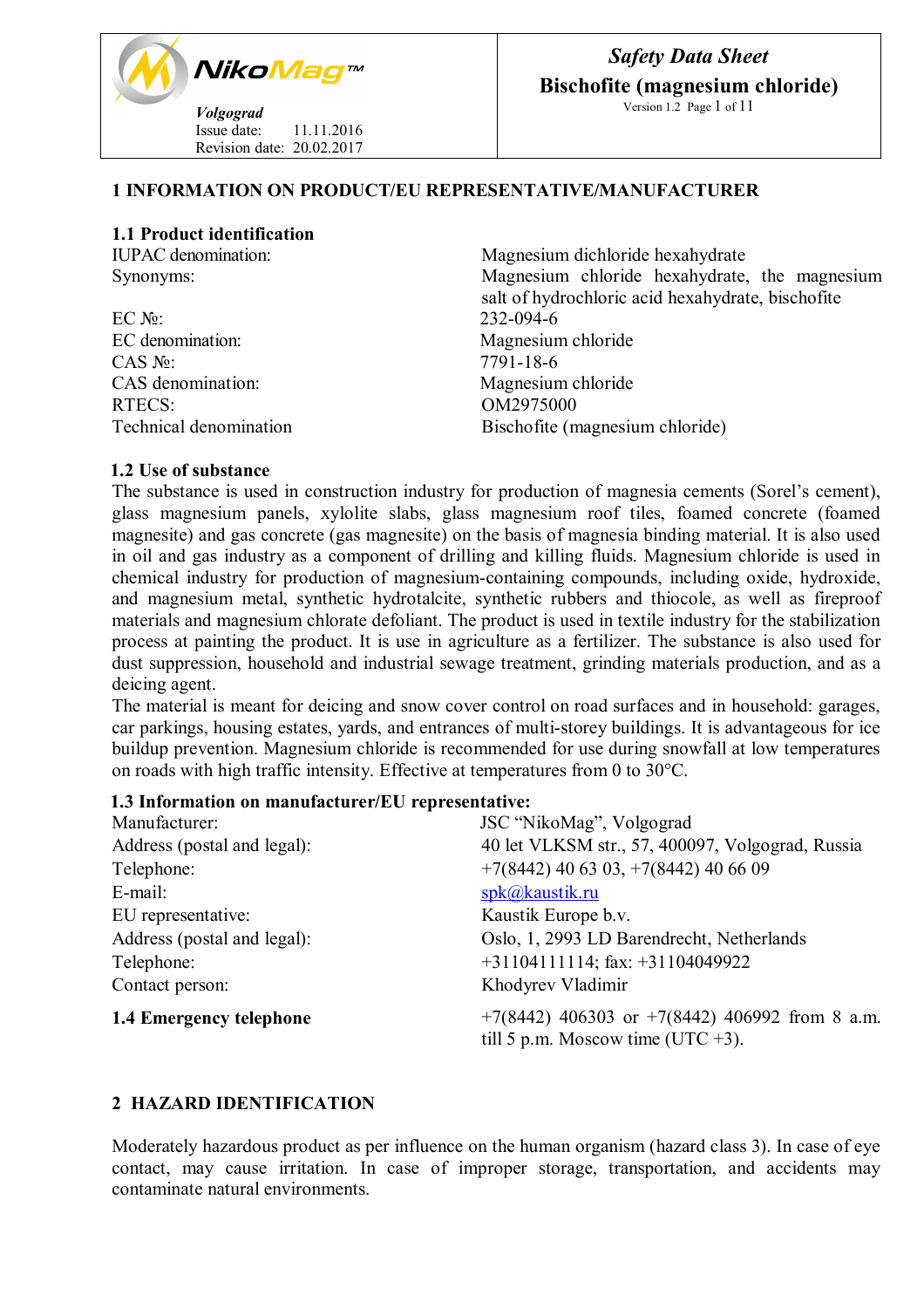

# **2.1 Substance classification**

According to Regulation (EC) №1272/2008 (CLP), it does not belong to hazardous substances or to persistent, bioaccumulative or toxic substances according to Regulation (ЕC) №1907/2006.

Hazard class and category: In case of eye contact it may cause serious injuries/irritation, class 2

Risk factors: **H319**: Causes serious eye irritation

# **2.2 Label elements:**



Signal word: Attention

## **2.3 Other hazards**

# **2.3.1 Data and findings regarding bioaccumulativity and toxicity (PBT) or persistence of a bioaccumulative substance (vPvB).**

According to REACH regulation, PBT /vPvB assessments are not applicable to inorganic matters. Based on quantitative and qualitative model, bischofite (magnesium chloride) is neither persistent and bioaccumulative nor toxic.

# **2.3.2 Danger prevention measures:**

| Self-assessment                                      |                                                                                             |  |
|------------------------------------------------------|---------------------------------------------------------------------------------------------|--|
| P264:                                                | Wash hands thoroughly after handling.                                                       |  |
| P280:                                                | Wear protective gloves/protective clothing/eye protection/face protection.                  |  |
| P302+P352:                                           | IF ON SKIN: Wash with plenty of water                                                       |  |
|                                                      | P305+P351+P338: IF IN EYES: Rinse cautiously with water for several minutes. Remove contact |  |
| lenses, if present and easy to do. Continue rinsing. |                                                                                             |  |
| $P337+P313$ :                                        | If eye irritation persists: Get medical advice/attention.                                   |  |
| $P402 + P403 + P404$ :                               | Store in dry, well-ventilated place, in closed container.                                   |  |

The above stated precautionary measures are applicable to industrial conditions. Other or additional precautionary measures may relate to professional and consumptive use of Bischofite (magnesium chloride).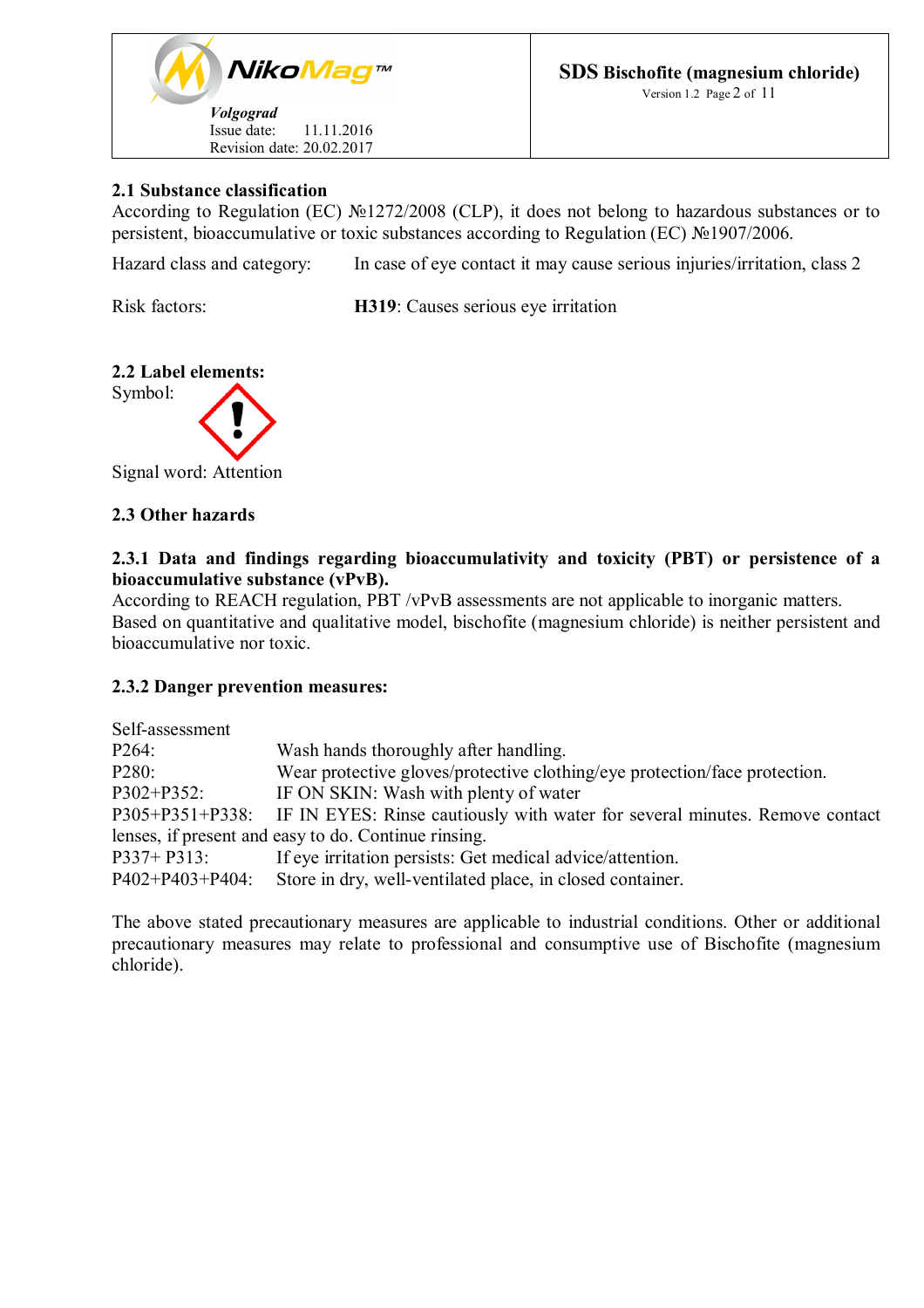

Version 1.2 Page 3 of 11

# **3 COMPOSITION / INFORMATION ON INGREDIENTS**

#### **3.1 Substance**

Chemical name (acc. to IUPAC) Bischofite (magnesium chloride) Chemical formula  $MgCl_2*6H_2O$ 

Composition general characteristics Bischofite is produced in the process of comprehensive brine processing. The brine is recovered by means of underground dissolution of magnesium chloride through drilling holes, bored at the surface of Bischofite deposits.

#### **Components**

| Components:          | CASN <sub>2</sub> | $ECN2$ (EINECS, | Mass fraction, % |
|----------------------|-------------------|-----------------|------------------|
|                      |                   | EILINCS)        |                  |
| Magnesium dichloride | 7791-18-6         | EC 232-094-6    | Q7               |
| hexahydrate          |                   |                 |                  |
| Impurities           | None              | None            | Up to 3          |

# **4 FIRST AID**

# **4.1First aid measures description**

# **In case of inhalation:**

Remove victim to fresh air, take off contaminated clothing, lay horizontally, keep at rest, keep warm. If necessary, seek medical attention.

### **In case of skin contact:**

Take off contaminated clothing. Rinse skin with running water, using soap. If necessary, seek medical attention.

#### **In case of eye contact:**

Rinse with plenty of running water, also under the eyelids, for 10- 15 minutes. If necessary, get medical attention of an ophthalmologist.

#### **In case of ingestion:**

Rinse oral cavity with water, drink plenty of water, activated carbon, sodium sulphate (1 table spoon per 0,5 l of water), sip vegetable oil. Seek medical attention.

#### **First aid equipment (medicine chest):**

Cotton, glass eye-bath, saline purge, activated carbon.

# **4.2 Observed symptoms**

#### **In case of intoxication by inhalation:**

In case of high concentrations inhalation: asthenia, headache, throat irritation, coughing, sneezing, running nose, sore throat, pain in chest, rough breathing, dyspnoea, heart rhythm disorder.

#### **In case of skin contact:**

Redness, dryness, itching possible.

# **In case oral intoxication (by swallowing):**

Nausea, vomiting, stomachache, diarrhea.

# **4.3 Indication of the need of immediate medical attention:**

Not required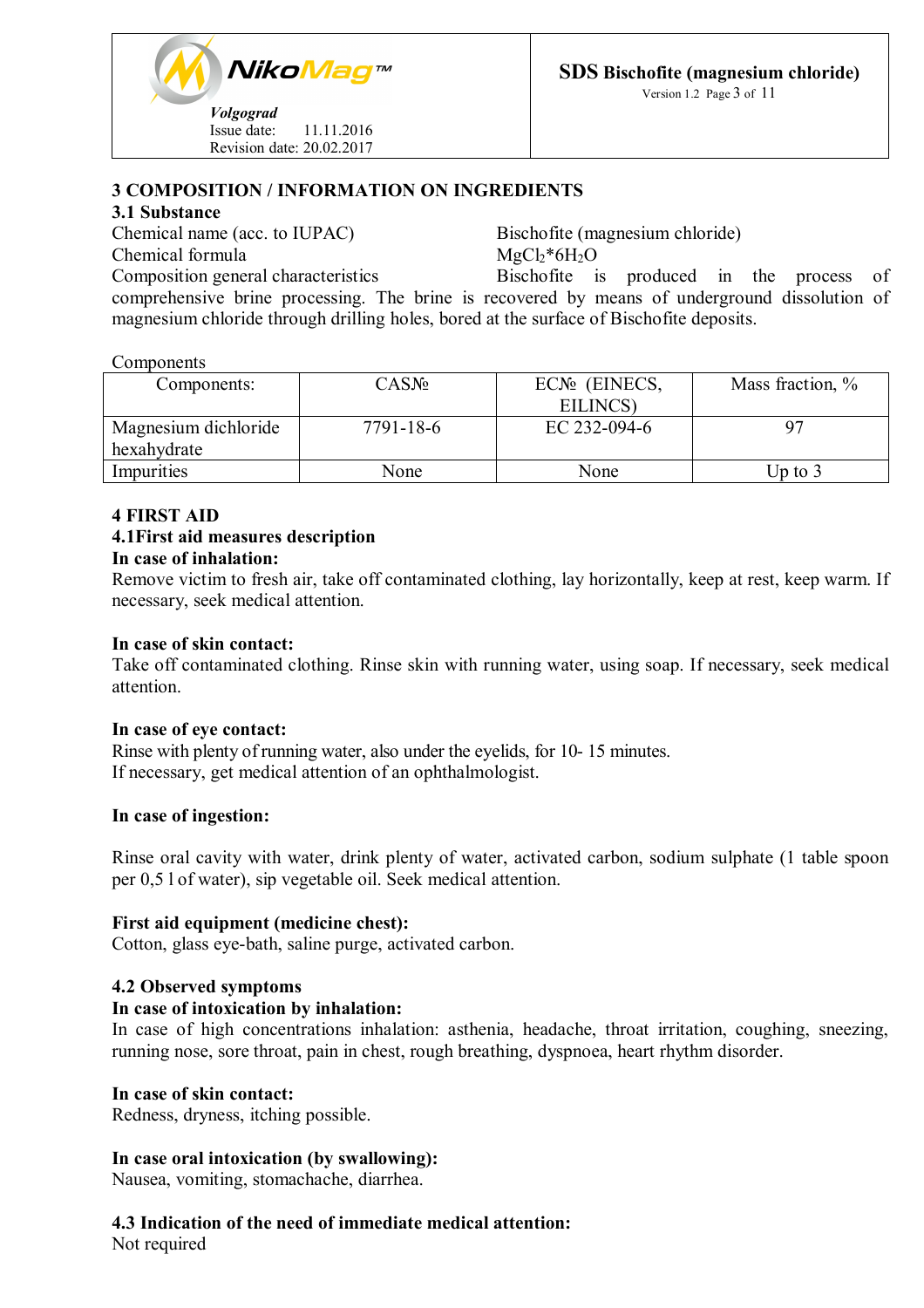

## Version 1.2 Page 4 of 11

# **5 FIREFIGHTING MEASURES**

### **5.1 Extinguishing means**

The product is non-inflammable and non-explosive. Use extinguishing measures, appropriate to main ignition source extinction.

## **Forbidden extinguishing measures:**

No data available

# **5.2 Specific hazards arising from the chemical or mixture**

## **Fire-and-explosion hazard general characteristics:**

Non-inflammable and non-explosive product.

## **Fire-and-explosion hazard data**

None, as the product is non-inflammable and non-explosive

## **Danger caused by combustion and/or thermal decomposition products:**

At temperature above  $100^0$ C water evaporation and dehydration occur, at temperature above  $285^0$ C monohydrate converts to Mg(OH)Cl, which decomposes into magnesium oxide and hydrochloride at temperature above  $500^{\circ}$ C. Magnesium oxide may cause slight eyes and skin irritation. The compound vapors inhalation causes brass founder's fever, which is accompanied by dry cough, metal aftertaste, shivering, and muscle weakness.

## **5.3 Recommendations for firefighters**

As the product is non-flammable, use extinguishing measures for combustion sources. The combustion process can be involved packing

## **Personal protective equipment for fire extinction:**

Fire-resistant suit completed with self-rescuer.

# **Specificity of firefighting:**

Polymer packaging may be involved in combustion process.

#### **6 ACCIDENTAL RELEASE MEASURES**

# **6.1 Personal precautions, protective equipment and emergency procedure**

#### **6.1.1 For non-emergency personnel**

Notification for non-emergency personnel: «Avoid dust inhalation». Evacuate from hazardous location, provide emergency medical care, consult an expert.

#### **6.1.2 Personal safety equipment**

For emergency responders: protective suit completed with industrial filter respirator. For manufacturing personnel: working clothes and safety shoes, protecting from low-toxic solutions exposure, PVC gloves, protective glasses.

# **6.2 Environmental precautions**

Isolate hazardous zone. Remove unauthorized people, not involved in ES response. Enter the accident zone equipped with means of personal protection. Keep upwind, avoid low places. Provide first medical care for victims. People in the affected area are to be directed to medical survey.

All emergency situations are to be reported to local agencies for consumer rights and human welfare protection, regional Committee for Environment and Natural Resources Protection, and regional Committee for Civil Defense and Emergency Situations.

#### **6.3 Methods and materials for containment and cleaning up**

Ref. Section 5. The product is non-combustible. Water and foam containers with product, located close to combustion area, preventing setting them on fire, tare integrity violation and product spillage.

# **6.4 Reference to other sections**

Treat recovered material as described in the sections 7,8,13.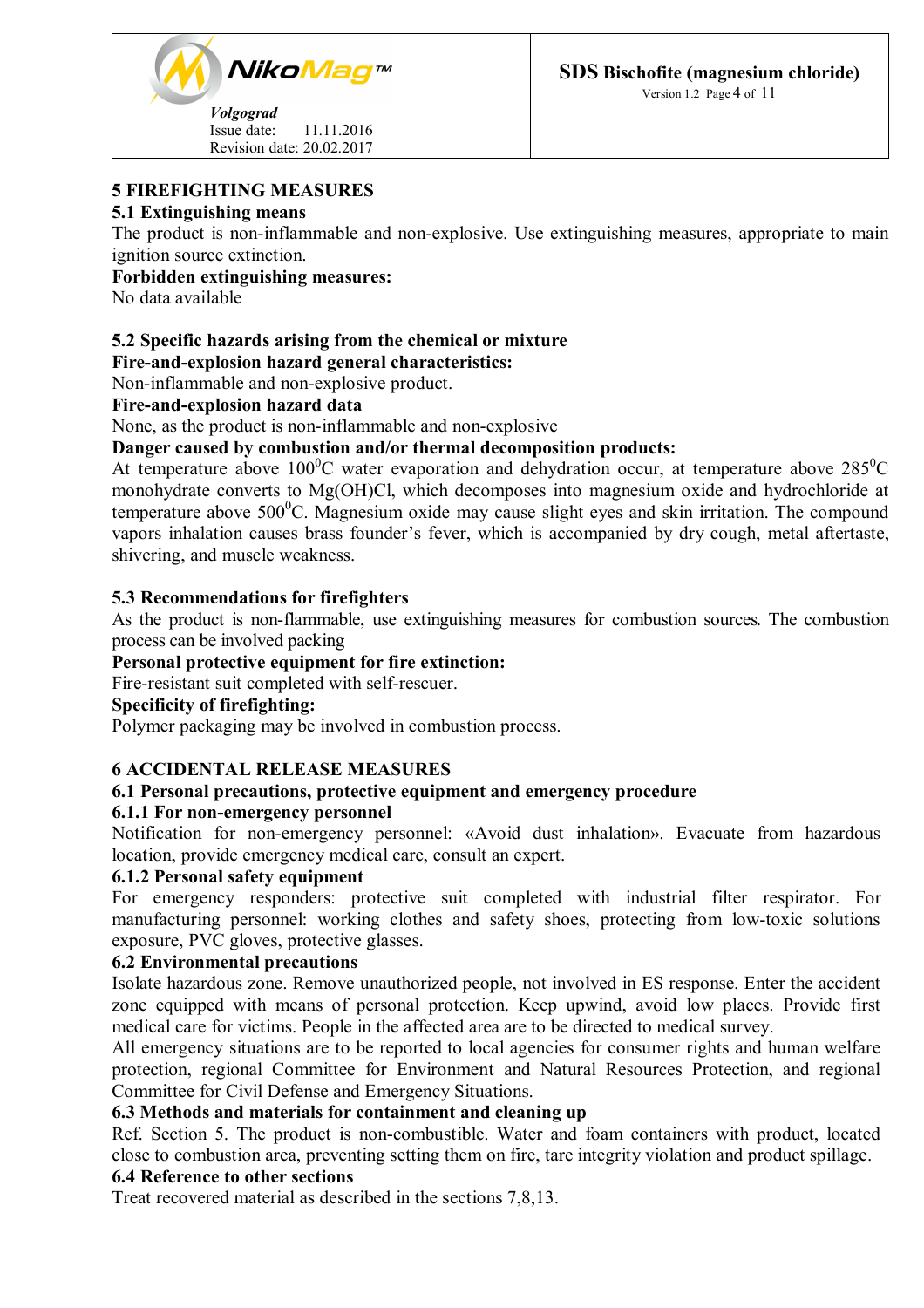

# **7 HANDLING AND STORAGE**

## **7.1 Precautions**

### **Safety measures and collective means of protection**

Availability of general supply and exhaust ventilation of work rooms, where product is handled. Aerosol emission zones should be equipped with local exhaust system. Manufacturing equipment and supply lines should be tight, containers for product storage should be sealed. Dust formation suppression and prevention of dust dispersion in working zone air, wet cleaning.

Personal hygiene rules observance.

Maximum sealing of vessels, supply lines and other equipment; periodic control of hazardous substances content in the working area air; limit test of hazardous substances in industrial effluents; purification of production facilities air to permissible levels of hazardous substance content before release into the atmosphere.

Control of hazardous substance content in environmental medium. Industrial effluents analysis. Waste management according to national regulations and rules.

## **7.2 Conditions of safe storage, including any incompatibilities**

#### **Conditions and periods of safe storage:**

Store in the closed, properly ventilated warehouse rooms or platforms designed for storage, which ensure prevention of moisture and direct sunlight ingress. Guaranteed shelf life – 1 year from the date of production.

#### **Substances and materials, incompatible at storage:**

Organic substances, acids, alkalis.

#### **Safety measures and storage rules in household:**

The product is not used in household.

# **Recommended materials for packaging:**

Polyethylene and polypropylene bags with net weight 25 kg, special-purpose big bags with net weight 0,5-1 t, including under specific order. It may be agreed with customer to use other types of packaging, ensuring absolute safety of the product and its quality preservation.

#### **7.3 Specific end use(s)**

For more detailed information please contact the supplier. Not intended for use as a food additive.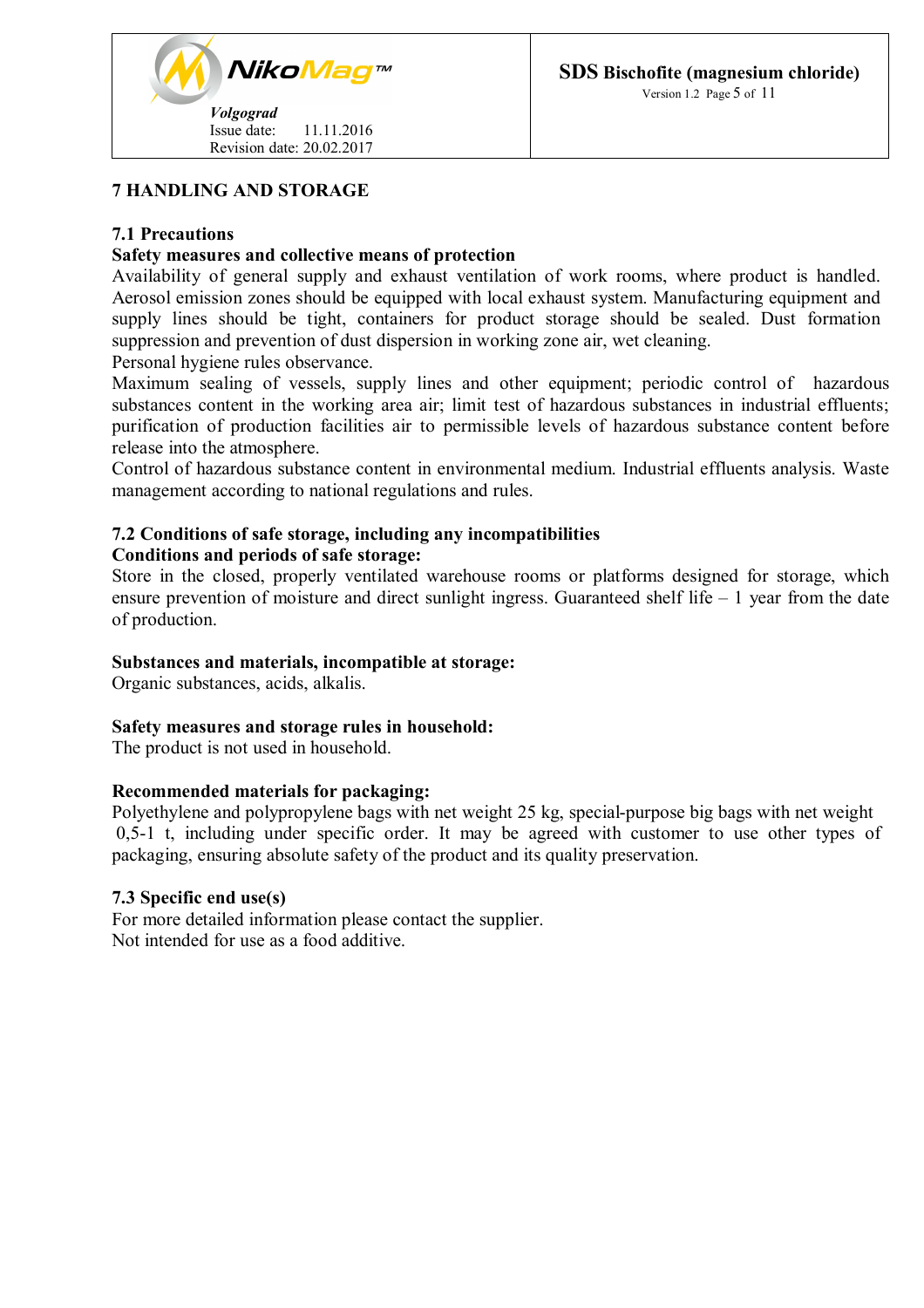

Version 1.2 Page 6 of 11

# **8 EXPOSURE CONTROLS / PERSONAL PROTECTION**

## **8.1 Control parameters**

8.1.1 Operating zone parameters, subjected to obligatory control

Under manufacturing conditions it is recommended to control operating zone in terms of magnesium dichloride hexahydrate aerosol: MACw.z. =  $2.0 \text{ mg/m}^3$ 

8.1.2 Measures for ensuring content of hazardous substances in admissible concentrations

Supply and exhaust ventilation of work rooms, local exhaust systems. Monitoring of hazardous substances content in the working zone air. Hermetically sealed equipment, vessels and connection nodes should be provided in the rooms for product handling.

Regular dry dusting in manufacturing facilities. Maximum mechanization of manufacturing process.

# **8.2 Exposure controls**

8.2.1 Means of personnel individual protection

General recommendations:

Avoid direct contact of the personnel with the product, use individual protection means; do not take food in the manufacturing facility during operation and in working clothes. Wash hands with warm water and soap before and after eating. All workers, involved in product handling, should undergo preemployment physical examination as well as periodic medical examinations.

Respiratory protection: filtrating respirator or other of similar function.

Protective clothing (material, type): dustproof overalls, protective shoes; hands protection: rubber gloves; eyes protection: protective goggles.

Individual protection means for use in household:

The product is not used in household.

# **9 PHYSICAL AND CHEMICAL PROPERTIES**

# **9.1 Information on basic physical and chemical properties**

#### **Characteristic**

| a)<br>b)<br>C)<br>d)                                       | Physical state<br>Odour<br>Odor perception threshold<br>pH                                                                                                                                      | Granules and flakes of light-grey colour<br>No specific odour.<br>Not applicable                           |
|------------------------------------------------------------|-------------------------------------------------------------------------------------------------------------------------------------------------------------------------------------------------|------------------------------------------------------------------------------------------------------------|
|                                                            |                                                                                                                                                                                                 | 4,5-7 (50 g/l, H <sub>2</sub> O, 20 °C)                                                                    |
| e)<br>$\mathbf{f}$<br>g)<br>h)<br>$\ddot{1}$<br>$\ddot{1}$ | Melting/freezing point, $^{\circ}C$<br>Initial boiling point and boiling boundaries<br>Flash temperature<br>Evaporation rate<br>Flammability<br>Upper / lower flammability limits and explosive | $117^{\circ}$ C slow decomposition<br>Not applicable<br>Not applicable<br>No data.<br>No data.<br>No data. |
| $\bf{k}$<br>$\mathbf{D}$<br>n)<br>p)                       | limits<br>Steam pressure<br>Vapor pressure<br>m) Density, $g/cm3$<br>Solubility in water $g/l$ (at 20 °C)<br>o) N-octanol/water partition coefficient:<br>Self-ignition temperature             | No data.<br>No data.<br>1.57<br>1.67<br>No data.<br>No data.                                               |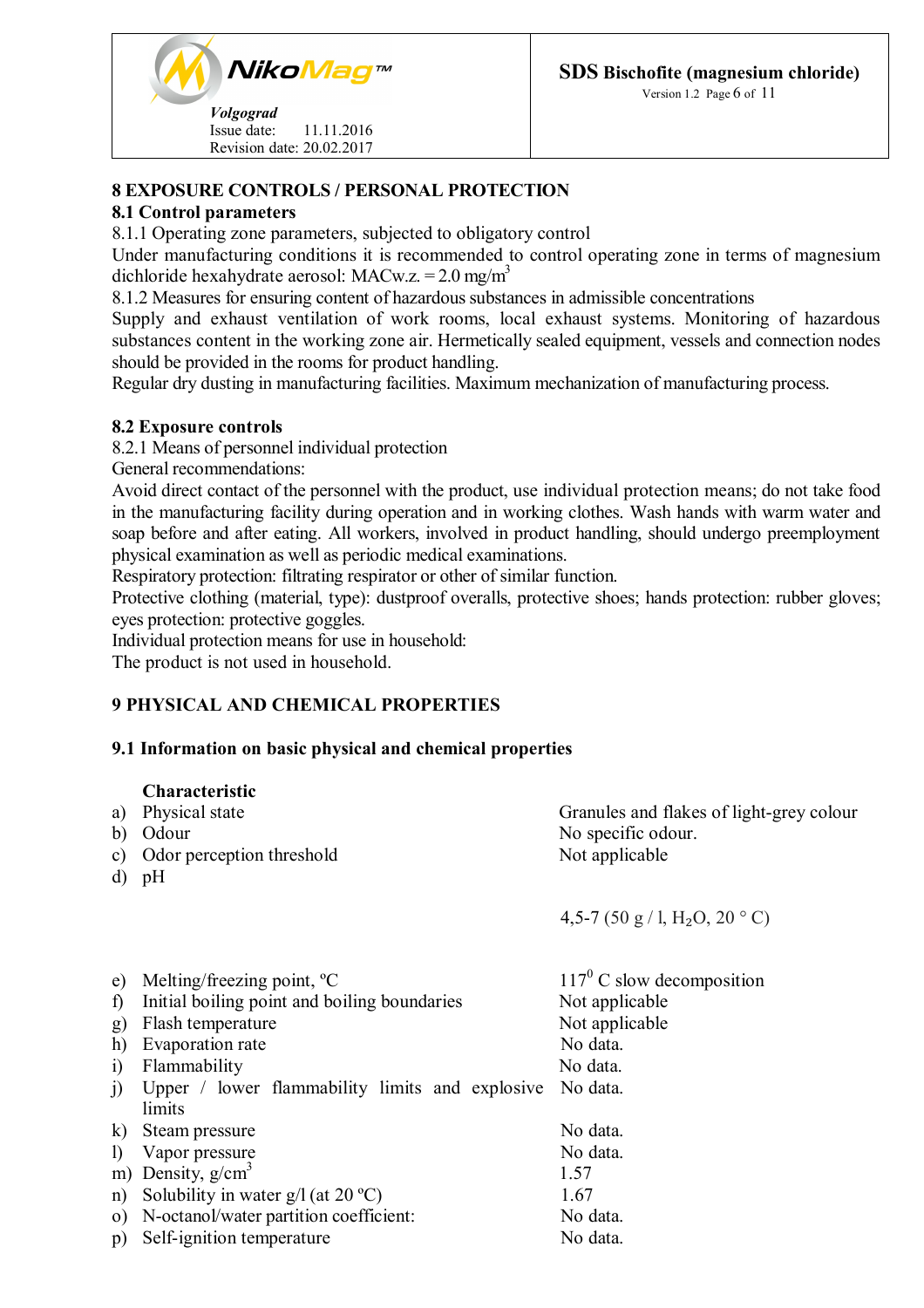

- q) Decomposition temperature  $>117^0C$ <br>r) Viscosity No data.
- 
- r) Viscosity<br>s) Explosive properties
- 

**SDS Bischofite (magnesium chloride)**

Version 1.2 Page 7 of 11

s) Explosive properties Not classified as an explosive material.<br>
t) Oxidizing properties No oxidizing properties No oxidizing properties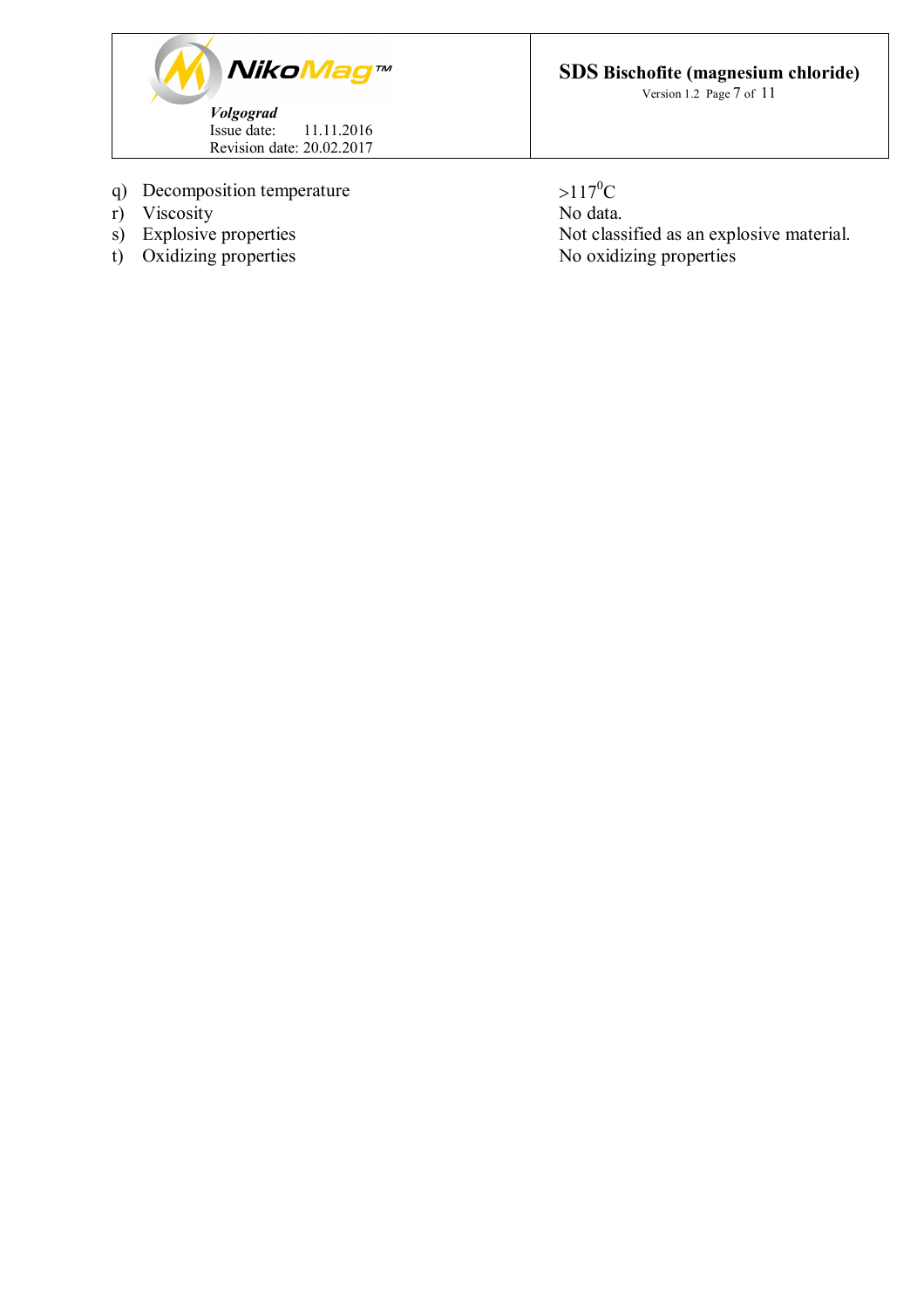*NikoMag*™ *Volgograd* Issue date: 11.11.2016

Revision date: 20.02.2017

**SDS Bischofite (magnesium chloride)**

Version 1.2 Page 8 of 11

# **10 STABILITY AND REACTIVITY**

## **10.1 Reactivity**

Reacts with acids and alkalis **10.2 Chemical stability:** Stable under standard conditions of manufacturing, storage, transportation and handling **10.3 Possibility of hazardous reactions:** No data **10.4 Conditions causing hazardous changes** Strong heating (decomposition at  $117^{\circ}$ C) **10.5 Incompatible materials:**

No data.

**10.6 Hazardous Decomposition Products:**

In case of fire, refer to Section 5.

# **11 TOXICOLOGICAL INFORMATION**

# **11.1 General characteristics of exposure:**

Bischofite is referred to moderately hazardous substances regarding its effect on human organism. In case of getting into the gastrointestinal tract, it acts like osmotic laxative. Large doses intake is dangerous, paralysis of respiratory nerves and muscles, cardiac failure are registered.

## **11.2 Routes of exposure:**

In case of dust and aerosols inhalation, ingestion (orally), skin and eyes contact.

# **11.3 Target organs, tissues and systems of human body:**

Central nervous system, respiratory and cardiovascular systems, gastro-intestinal tract, liver, kidneys, peripheral blood morphological composition, mineral turnover.

# **11.4 Information on hazardous influence on health at direct contact with the product, impact consequences:**

Bischofite irritates eye mucosa; repeated contact causes skin irritation; in case of aerosol inhalation, upper respiratory tract irritation is observed. Skin-resorbtive effect is not determined.

# **11.5 Information on hazardous long-term exposure consequences for human organism:**

General information on the product is not available.

Information is given on the principal component (85-92%) – magnesium dichloride hexahydrate. Magnesium chloride haxahydrate mutagen effect is determined in experimentation on hamsters (not confirmed by IARC); its embryotropic, honadotropic, teratogen, and carcinogen effects were not studied; weak cumulative properties.

# **11.6 Acute toxicity indices (DL50),** routes of exposure (intragastric, epidermic), animal specimen; CL50, exposure period (h), animal specimen):

General information on the product is not available.

Magnesium dichloride hexahydrate:

 $DL_{50} = 7333-8100$  mg/kg, intragastric, rats;

 $DL_{50}$ =4667-7600 mg/kg, epidermic, mice

CL<sup>50</sup> is not attained.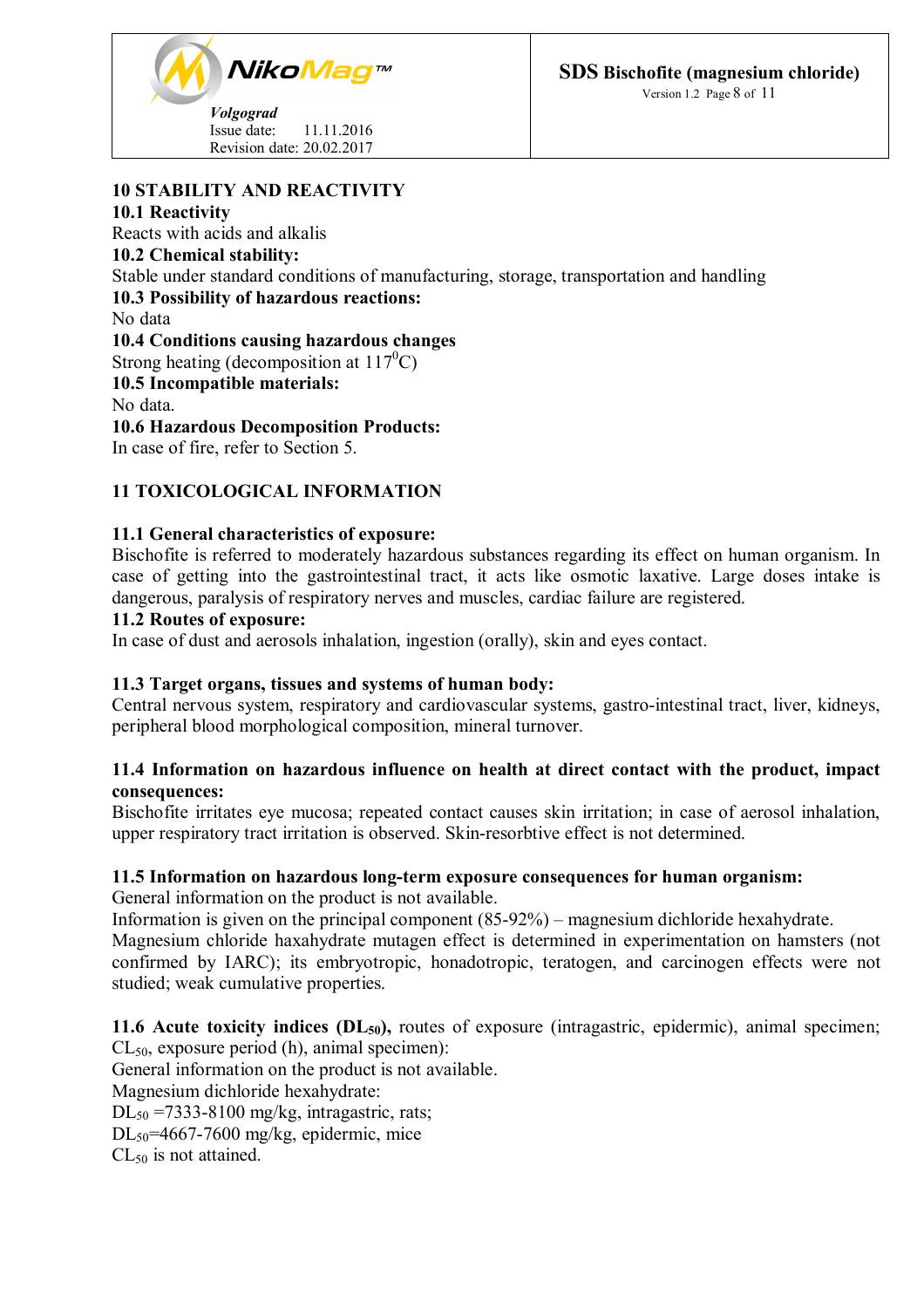

# **12 ECOLOGICAL INFORMATION**

# **12.1 Environmental toxicity**

Hygienic norms:

| Components                             | MAC atm. air<br>or SRLI atm.<br>air, mg/m <sup>3</sup><br>(LC, hazard<br>class) | MAC water<br>or app. perm.<br>level water,<br>$mg/l$ (LC,<br>hazard class)    | MAC fish industry or SRLI fish<br>industry., mg/l (LC, hazard class)                                                                                                                                                                                                     | MAC or app.<br>perm. conc.<br>in soil,<br>$mg/kg$ (LC) |
|----------------------------------------|---------------------------------------------------------------------------------|-------------------------------------------------------------------------------|--------------------------------------------------------------------------------------------------------------------------------------------------------------------------------------------------------------------------------------------------------------------------|--------------------------------------------------------|
| Magnesium<br>dichloride<br>hexahydrate | $0,1$ (SRLI)                                                                    | chlorides CL <sup>-</sup><br>: $350$<br>(organic<br>aftertaste,<br>class $4)$ | Magnesium cation $Mg^+$ : 40 san. tox<br>class 4); 940 at 13-18%, (tox., class<br>4) (for seas and their individual<br>parts);<br>Chloride anion Cl: 300 (san.-tox.,<br>ecol. class 4); 11900 at 12-18%<br>(toxicity., class 1) (for seas and their<br>individual parts) | <b>Not</b><br>identified                               |

## **12.2 Persistence and degradability**

Biodegradability test methods are not applicable to inorganic compounds.

# **12.3 Bioaccumulative potential**

No data available.

#### **12.4 Mobility in soil**

No data available.

#### **12.5 Bioaccumulative potential and persistence assessment**

PBT/vPvB (persistence, bioaccumulativity, toxicity/strong persistence, strong bioaccumulativity) assessment was not carried out, as chemical safety assessment is not required/was not carried out.

# **12.6 Other adverse effects**

No data.

#### **13 DISPOSAL OF WASTES**

# **Information on places and methods of neutralization, elimination or disposal of the substance (material) wastes, including packaging**

Wastes or spoilage should be collected from the accident site to hermetically sealed container, marked and sent for neutralization to industrial wastes landfill, disposal facilities or places, agreed with local agencies for consumer rights and human welfare protection.

Removal and neutralization of the product is carried out in accordance with national norms and regulations and current directives of federal or local executive authorities.

#### **Safety measures at handling wastes, formed at use, storage, transportation etc.**

Safety measures at handling wastes are the same as recommended for product handling (See Sections 6-8)

#### **Recommendations on disposal of wastes, formed at household use:**

It is not used in household.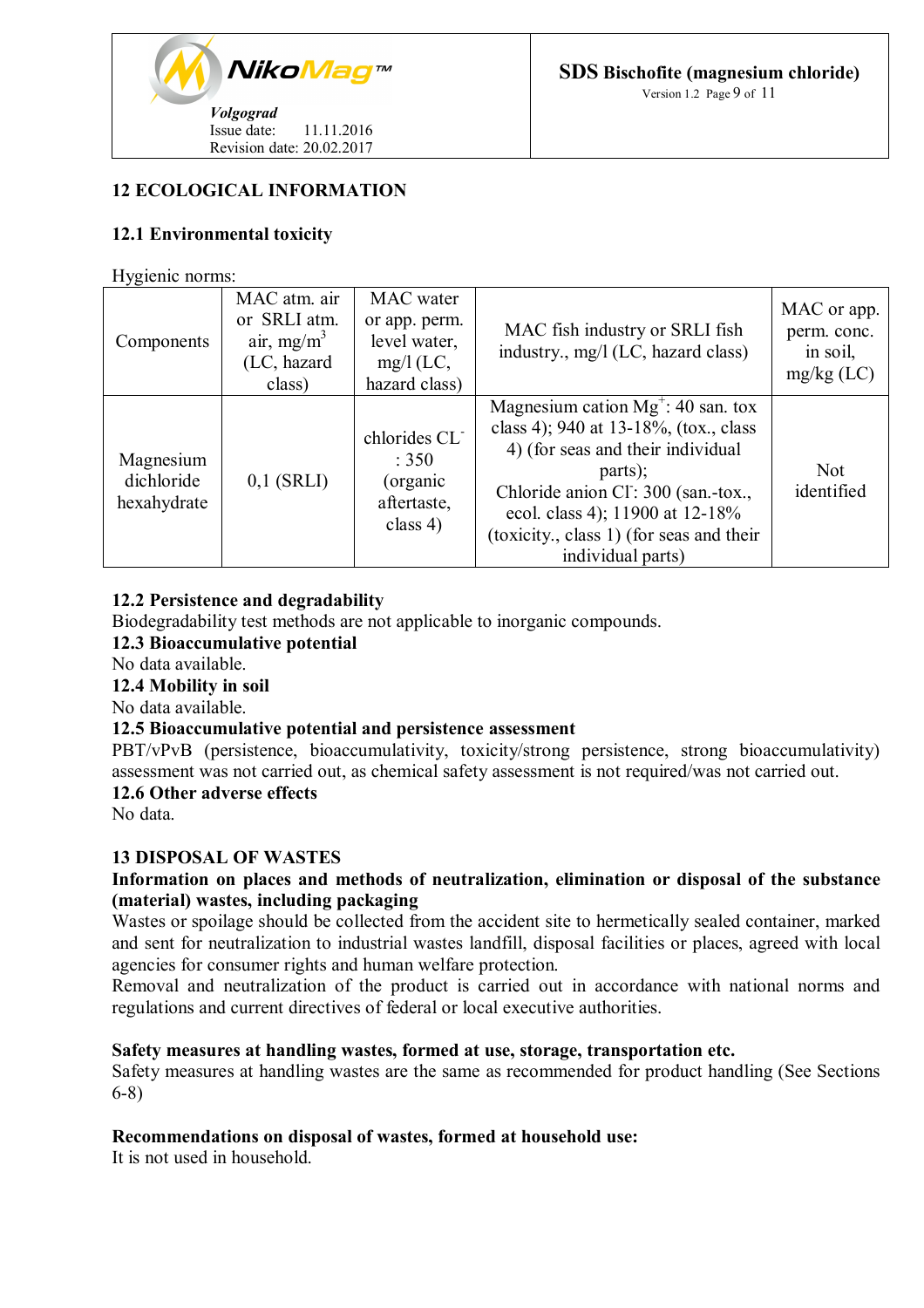

# **14 INFORMATION ON TRANSPORTATION**

#### **Ground transport (ADR/RID)**

| 14.1        | UN number                             | Not classified                  |
|-------------|---------------------------------------|---------------------------------|
| 14.2        | <b>Proper shipping name</b>           | Bischofite (magnesium chloride) |
| 14.3        | <b>Transportation hazard category</b> | Non-hazardous goods             |
| 14.4        | Packaging group                       | None                            |
| 14.5        | <b>Ecological hazards</b>             | None                            |
| <b>14.6</b> | <b>Special user precautions</b>       | Yes                             |
|             | Air transport (AND)                   |                                 |
| 14.1        | UN number                             | Not classified                  |
| 14.2        | <b>Proper shipping name</b>           | Bischofite (magnesium chloride) |
| 14.3        | <b>Transportation hazard category</b> | Non-hazardous goods             |
| 14.4        | Packaging group                       | None                            |
| 14.5        | <b>Ecological hazards</b>             | None                            |
| <b>14.6</b> | <b>Special user precautions</b>       | Yes                             |
|             |                                       |                                 |
|             |                                       |                                 |

#### **Maritime transport (IMDG) 14.1 IIN** number Not classified

- 
- **14.2 Proper shipping name** Bischofite (magnesium chloride)<br> **14.3 Transportation hazard category** Non-hazardous goods **14.3** Transportation hazard category
- **14.4 Packaging group** None<br> **14.5 Ecological hazards** None
- **14.5 Ecological hazards**
- **14.6 Special user precautions** Yes

**Transport marking:**

"Protect from moisture"

**14.7 Bulk transportation under Annex II to the International Convention for the Prevention of Pollution from Ships (MARPOL) 73/78 and International Code for the Construction and Equipment of Ships Carrying Dangerous Chemicals in Bulk (IBC Code)** Not applicable

# **15 REGULATORY INFORMATION**

# **15.1. Safety, health and environmental regulations/legislation specific for the substance or mixture**

It is not regulated by international conventions and agreements (Montreal Protocol, Stockholm Convention etc).

According to water contamination hazard classification (WGK), the substance is referred to class 1 (low-hazardous for water).

#### **15.2. Chemical safety assessment**

Chemical safety assessment of this substance was not carried out.

**SDS Bischofite (magnesium chloride)**

Version 1.2 Page 10 of 11